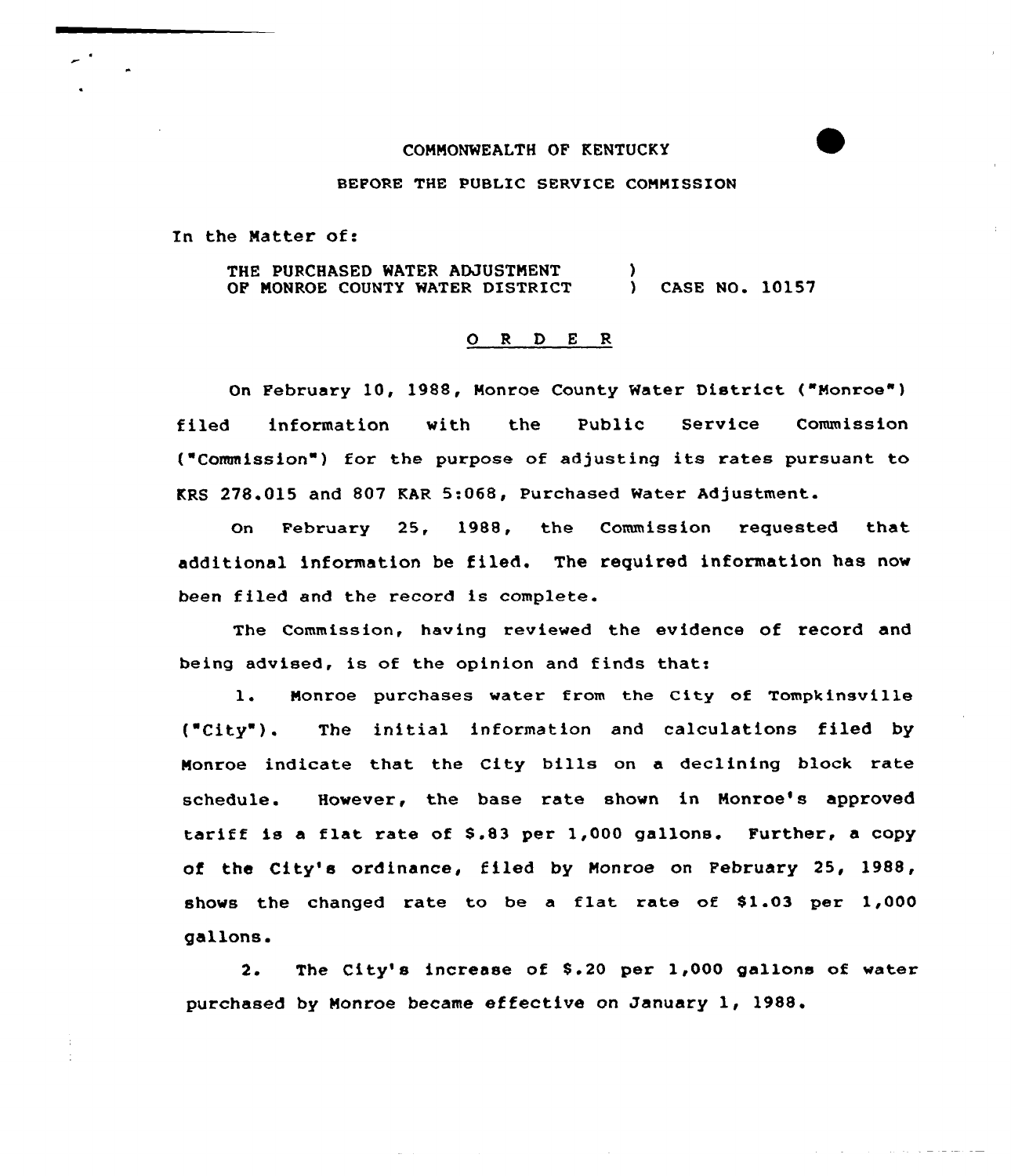3. During the 12 months ending December 31, 1987, Monroe purchased 38,328,200 gallons of water and sold 35,765,814 gallons.

4. Monroe's calculations are incorrect in that the appropriate rates were not applied.

5. The increase in purchased water costs is \$7,666, resulting in a purchased water adjustment of  $$.21$  per 1,000 gallons of water as shown by the calculations in Appendix B.

6. The purchased water adjustment of \$.21 per 1,000 gallons and the rates in Appendix <sup>A</sup> are fair, just and reasonable and should be approved.

IT IS TEEREPORE ORDERED that:

 $\mathcal{L}^{\mathcal{A}}$ 

The rates proposed by Monroe are incorrect and are  $\mathbf{1}$ . hereby denied.

2. The purchased water adjustment of \$.21 per 1,000 gallons and the rates in Appendix <sup>A</sup> are approved for services rendered on and after the date of this Order.

3. Within 30 days of the date of this Order, Monroe shall file its revised tariff setting out the rates approved herein.

4. Within 30 days of the date of this Order, Monroe shall file <sup>a</sup> copy of the notice to its customers and verification that such notice has been given.

 $-2-$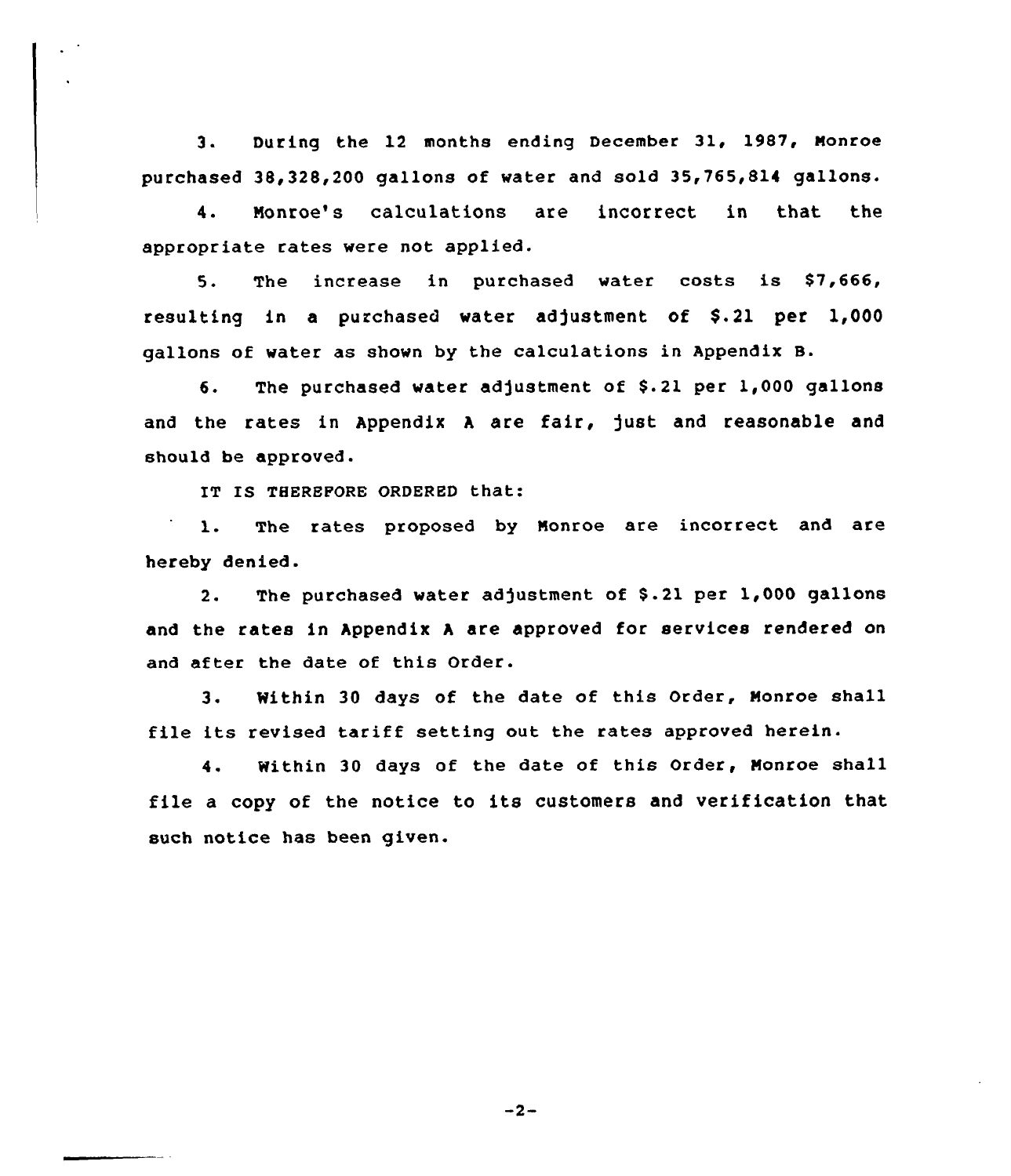Done at Frankfort, Kentucky, this 8th day of March, 1988.

PUBLIC SERVICE COMMISSION

Carlend D. Ideman/

Vice Chairman<br>Juan 11 Williams

ATTEST:

Executive Director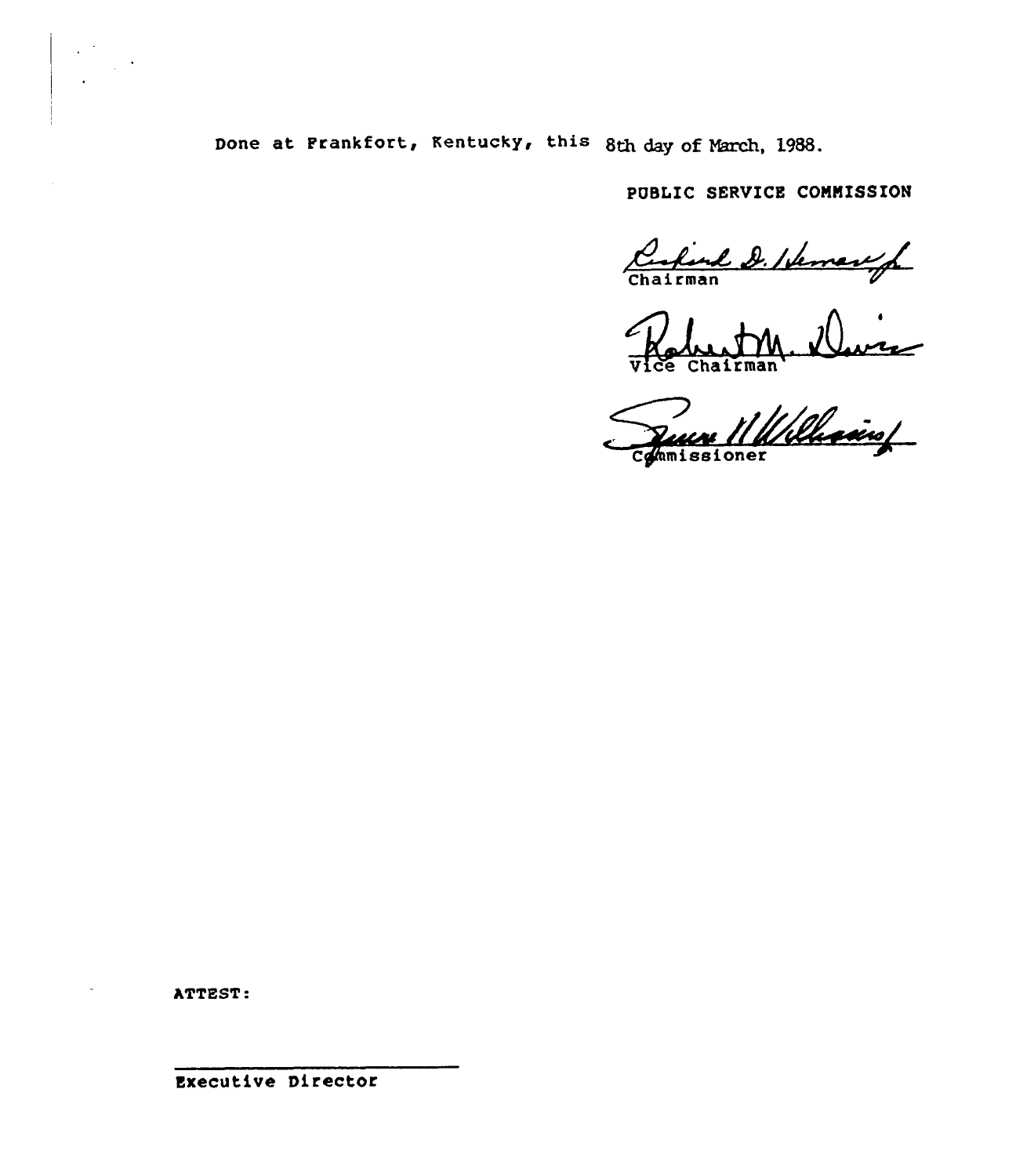#### APPENDIX A

## APPENDIX TO AN ORDER OF THE KENTUCKY PUBLIC SERVICE COMMISSION IN CASE NO. 10157 DATED 3/8/88

The following rates and charges are prescribed for the customers in the area served by Monroe county water District. All other rates and charges not specifically mentioned herein shall remain the same as those in effect under authority of this Commission prior to the effective date of this Order.

# 5/8 Inch x 3/4 Inch Meters

#### Monthlv Rate

 $\Delta \phi = 0.01$  and  $\Delta \phi = 0.01$ 

|  | First 2,000 gallons        | Sll.02 Minimum |  |                            |
|--|----------------------------|----------------|--|----------------------------|
|  | <b>Next 3,000 gallons</b>  |                |  | 4.21 per $1,000$ gallons   |
|  | Next 5,000 gallons         |                |  | $3.56$ per $1,000$ gallons |
|  | <b>Over 10,000 gallons</b> |                |  | $2.86$ per $1,000$ gallons |

## 1 Inch Meters

|  | Pirst 5,000 gallons | \$23.65 Minimum |  |                            |
|--|---------------------|-----------------|--|----------------------------|
|  | Next 3,000 gallons  |                 |  | $4.21$ per $1,000$ gallons |
|  | Next 5,000 gallons  |                 |  | $3.56$ per $1,000$ gallons |
|  | Over 13,000 gallons |                 |  | $2.86$ per $1,000$ gallons |

## 2 Inch Meters

 $\sqrt{2}$ 

 $\mathcal{L}^{(1)}$ 

|  | First 16,000 gallons | $$58.36$ Minimum |  |                            |
|--|----------------------|------------------|--|----------------------------|
|  | Next 3,000 gallons   |                  |  | $4.21$ per $1,000$ gallons |
|  | Next 5,000 gallons   |                  |  | $3.56$ per $1,000$ gallons |
|  | Over 24,000 gallons  |                  |  | $2.86$ per $1,000$ gallons |